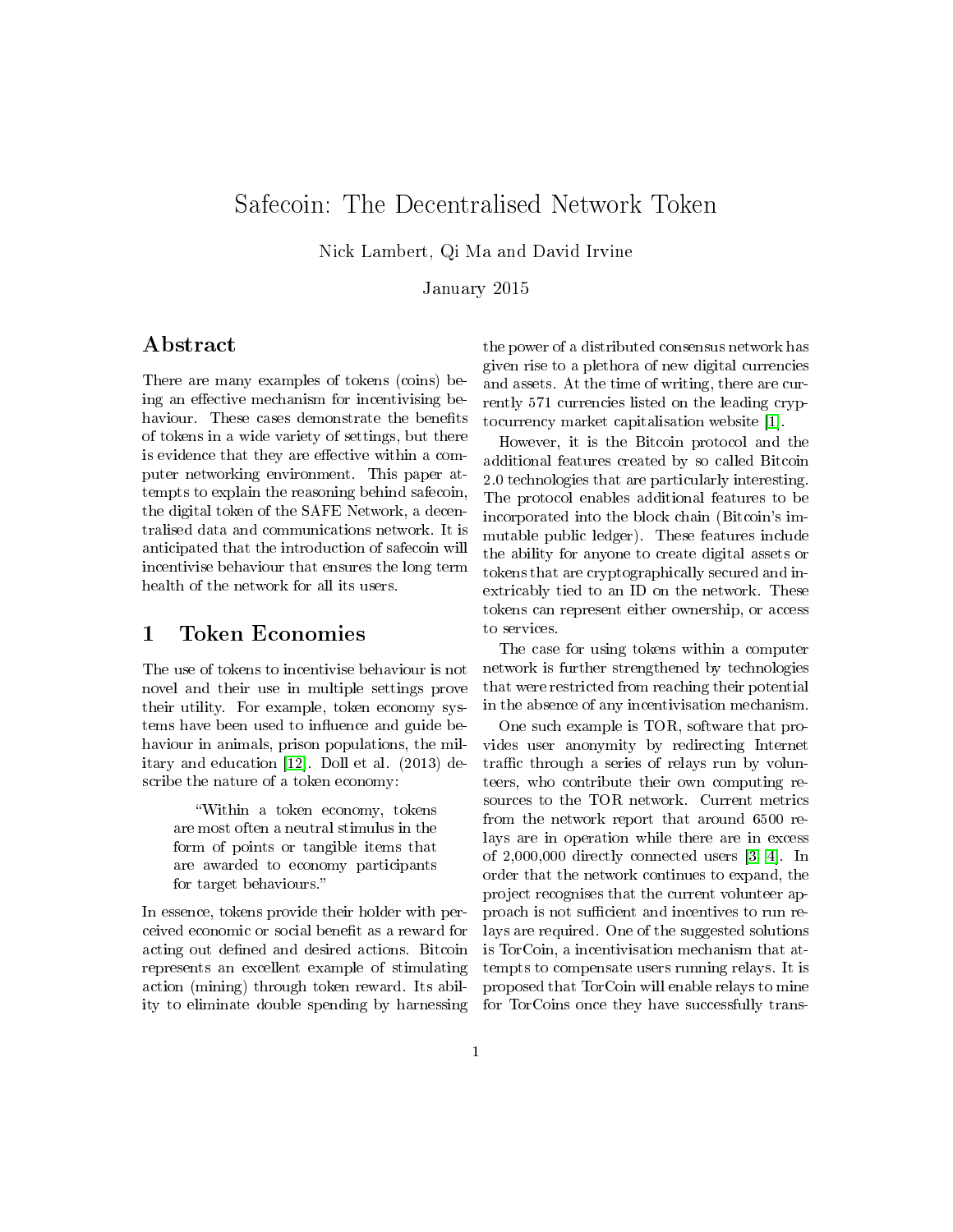ferred a batch of data packets across the network as a reward for providing bandwidth to the Tor network [\[5\]](#page-6-4).

### 1.1 The SAFE Network

The SAFE (Secure Access For Everyone) Network, is a P2P decentralised data and communications network designed and built by Maid-Safe.net and is currently in implementation phase [\[6\]](#page-6-5). The network will compliment all existing centralised web services and data centres with a secure and anonymous network comprised of the spare computing resources of its users. It is anticipated that this new network will provide a more secure and private experience, whilst achieving higher performance as the network reaches critical mass.

### 2 Safecoin

The requirement of users to contribute is an unmistakable part of any P2P network and the implementation of incentives is essential to ensure its health. The introduction of safecoin, the cryptographic token of the SAFE Network, is an approach designed to encourage a number of different users and contributors to the network.

Safecoins can only exist on SAFE and it's distribution is handled entirely by the network on a per use basis. It is anticipated that 4.3 billion coins will be produced during the life of the network. Each safecoin has it's own unique identity and they are required to access services on the Safe Network. The type of services that will be available will depend on those being developed by third party developers. It is worth noting that any type of web service currently possible on the existing centralised Internet is possible on the SAFE Network. The cost for these services will be set by the service provider and it is anticipated that as more and more competing apps are developed that market forces will maintain prices at economic levels.

### 3 Obtaining Safecoin

Safecoin can be obtained through; farming, assisting with the maintenance of the underlying code, creating applications or by purchasing them.

Farming is a process akin to bitcoin mining, whereby users provide resource (storage space, CPU and bandwidth) to the network. When each user creates their credentials, they will set up a safecoin wallet via their SAFE Network client and this wallet identity will be cryptographically linked to their account. As figure 1 demonstrates, the safecoin earning algorithm is based on a Sigmoid curve, in that all vaults earn, slowly at first and the rate increases as the farmer stores up to the network average. The earning rate also takes into account the rank of the vault, a process whereby the network scores the usefulness of each node from 0 (being the worst) to 1 (the best). The safecoin farming rate is ultimately the result of the network rate, a balance of the demand and supply on the network, multiplied by the vault rank. The network rate will start to level at 20% above average, thus discouraging massive vaults which would bring centralisation to the network's farming process. Safecoin is allocated to them by the network and is paid to the successful node as data is retrieved from it (GETS), as opposed to when it is stored (PUTS).

#### FIG 1. Predicted Safecoin Farming Speed



The network automatically increases farming rewards as space is required and reduces them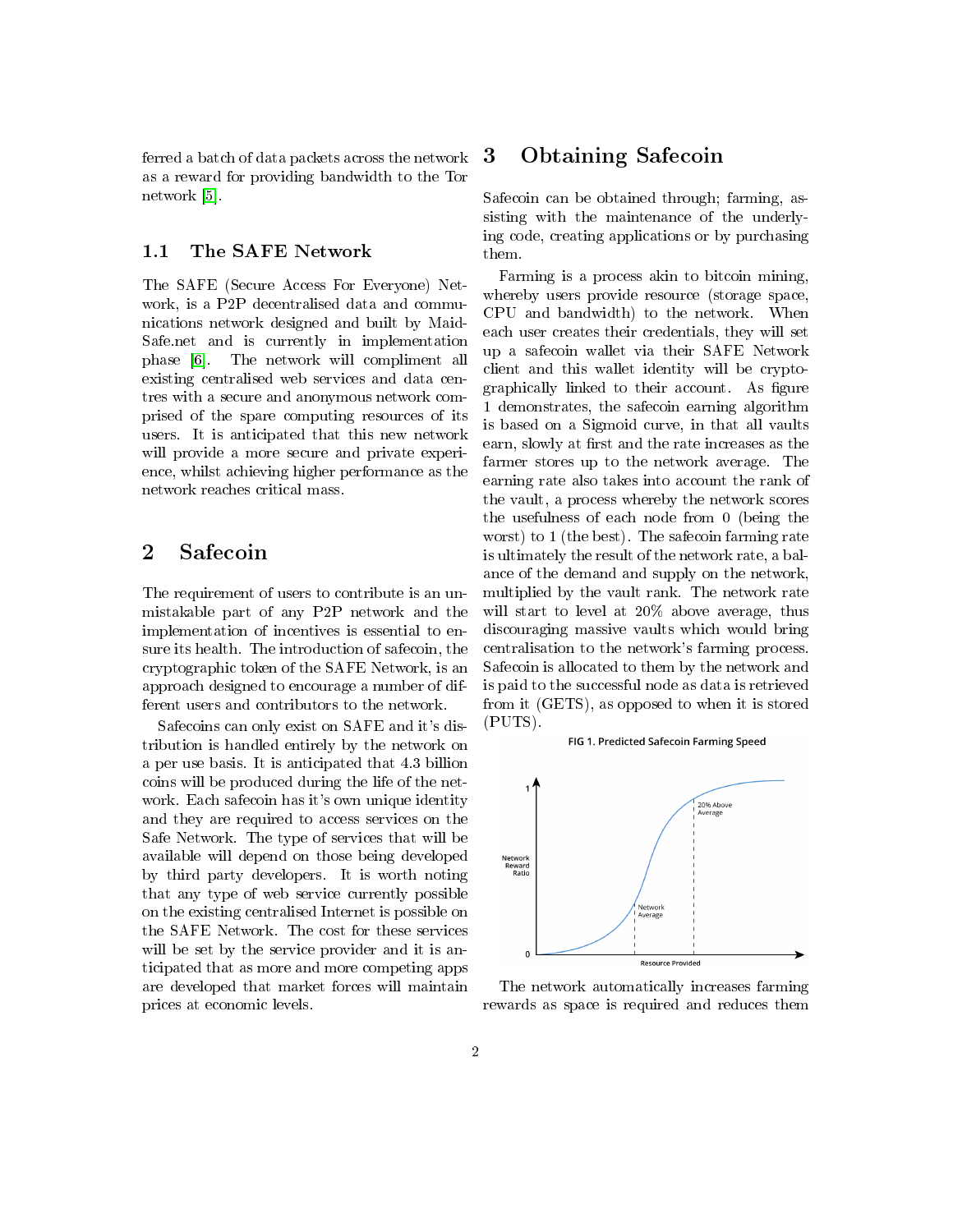as space becomes abundant. Data is evenly distributed on the network and therefore farmers looking to maximise their earnings may do so by running several average performance nodes rather than one high specification node.

#### 3.1 Proof of Resource

Utilising a process called Proof of Resource (POR), the network is able to continually validate who and what is providing resource to it in a mathematically verifiable way. The network does this by attempting to store and retrieve data chunks onto/from its nodes. The ability for a node to carry out these actions will be determined by a combination of its CPU speed, bandwidth availability, unused storage capacity and on-line time. The SAFE Network uses a zero knowledge proof mechanism, where the network does not require to know the content of any data to be checked, but must know the data is in fact held and held in a manner that is accurate. Nodes that are either unreliable or are trying to game the network, by removing previously provided resource, are de ranked by the network if the node is unable to serve a chunk of data.

### 3.2 Core Development and Building Applications

It is also possible for core developers to earn safecoin by fixing bugs and developing new features for the underlying network. At the time of writing, this process has not yet been finalised. It is possible that code bounties will be raised by the core development team in conjunction with the SAFE project community. There are a number of existing platforms that facilitate the advertisement and management of code bounties, such as Bountysource and Bountify [\[7,](#page-6-6) [8\]](#page-6-7).

People or companies building applications on the SAFE Network will also be able to earn safecoins. As they create and release new applications, they will code their SAFE wallet address into their application. Based on how much the application is used, the network will pay safecoins to the safecoin wallet address of the app creator. This provides a built in revenue stream for app developers, one that is directly proportional to how successful their application is.

### 3.3 Decentralised Exchanges

It will also be possible to buy safecoin. It is anticipated that these purchases will be made from decentralised peer to peer exchanges that will be built by third party developers. These exchanges will serve as platforms, enabling a buyer and seller to trade directly, potentially using multi signature (3 or more private keys are associated with an address, a majority must sign to make the transaction valid) technology to manage the transaction. It would also be possible to have centralised exchanges.

Exchanges are essential to the liquidity of safecoin as they ensure that people unwilling or unable (as they are using a mobile device) can still gain access to network services. Additionally, exchanges will also enable those earning safecoins to convert them into cash or into other cryptocurrencies.

## 4 The Price of Safecoin

As with other digital coins, the exchange or purchase price of safecoin will be set by the market. This is a price established through the combination of supply and demand. As this paper has already described, the number of safecoins in circulation will increase based on network use. Almost all early safecoin holders will be farmers with this supply of resource creating both liquidity and distribution of wealth. It is anticipated that almost all users will possess at least a few safecoins in their wallet. Users may trade their safecoin for services on the network, or for cash (or another digital currency) using an exchange. The ratio of safecoin being saved (left in new wallets) versus the ratio being issued to Farmers will produce a price point. This point will be the market value of safecoin.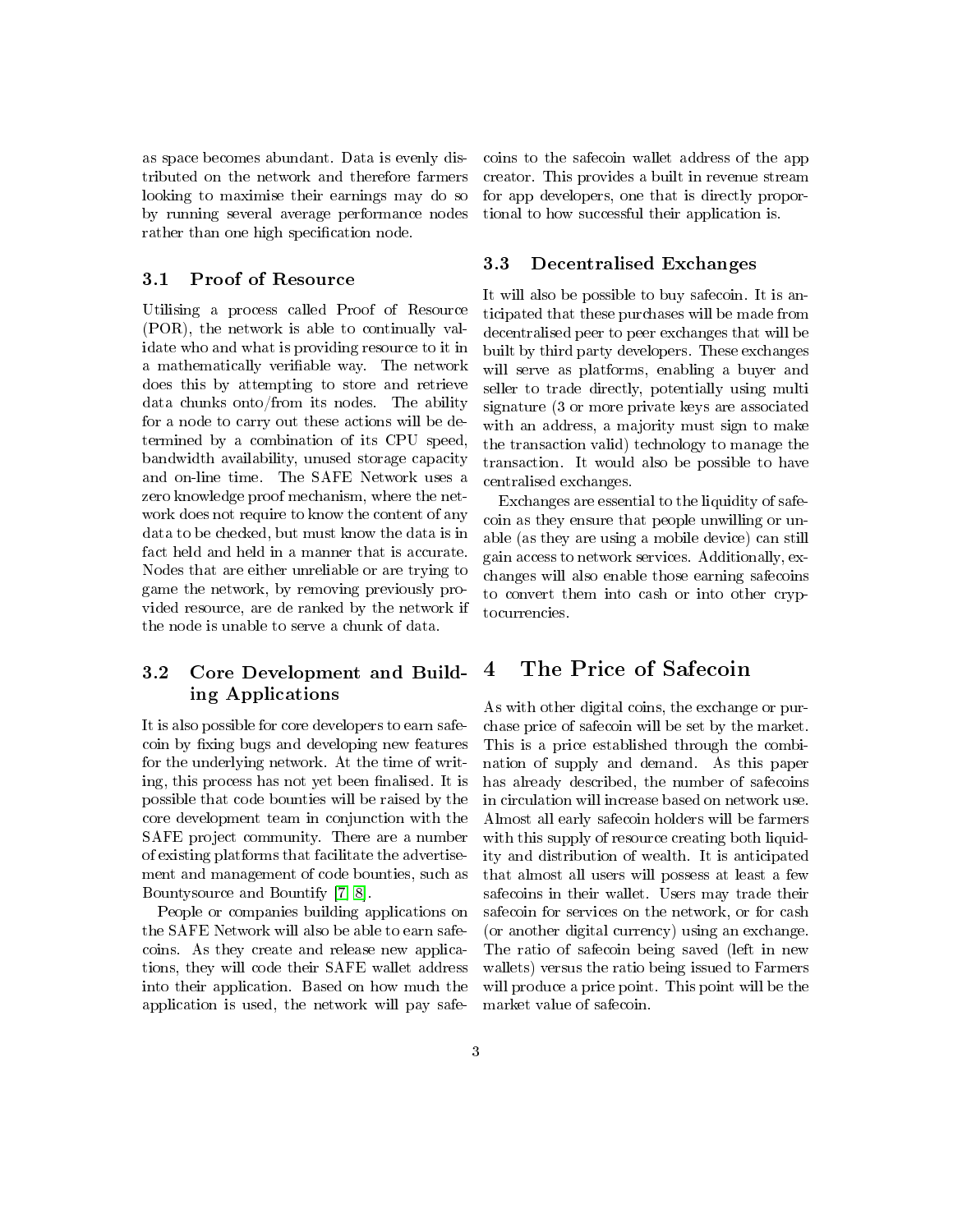It is anticipated that as the number of applications on the network grows, the utility of safecoin will increase, helping to drive the price of the coin overtime. This, coupled with the increase supply of safecoin, will also potentially increase the stability of the coin. Safecoins will not have a finite quantity, as after the initial 4.3 billion are produced, a small percentage (dependent on usage) will be recycled in order to incentivise the storage of new data.

The number of resources or services it is possible to buy will not be linked to the exchange price. The amount of storage, for example, that each safecoin buys over time will increase, otherwise the network resources could become very expensive if allowed to rise in line with the exchange price. This is highlighted in figure 2.<br>FIG 2. Resources and Currency





### 5 The Transaction Manager

Unlike Bitcoin, the SAFE Network does not use a block chain to manage ownership of coins. Conversely, the SAFE Network's Transaction Managers are unchained, meaning that only the past and current coin owner is known. It is helpful to think of safecoin as digital cash in this respect, providing safecoin users with more anonymity than they experience with bitcoin.

The Transaction Manager is a persona or role carried out by the SAFE Network's vaults. Vaults store data on a Farmer's computer and consist of a series of processes or roles that vary from managing the storage of data, managing other vaults and more importantly in this case, managing the processing and completion of transactions. The entire SAFE Network reaches decisions based on consensus of close groups of 32 nodes and the transaction manager is the trusted group closest to any given transaction identity. These close groups are chosen by the network based on the closeness of their IDs to the ID of the safecoin. Closeness in this respect refers to the XOR distance as opposed to geographical closeness [\[9\]](#page-6-8).

#### FIG 3. Safecoin Transfer Mechanism



One of the major problems any virtual currency or coin must overcome is the ability to avoid double spending. Within the SAFE Network, transfer of data, safecoin included, is atomic, using a cryptographic signature to demonstrate that the last person who owned the safecoin has signed the coin over to the current owner. When the current owner spends the coin, they ask the network (their close group of 32) to accept a signed message transferring ownership to the new owner. This process is highlighted in figure 3. The knowledge of coin ownership (each has their own unique ID) is kept in several close groups and each group must agree upon and reach consensus (28 of 32) on the transfer of ownership before the transaction is processed and the ownership of the coin is transferred.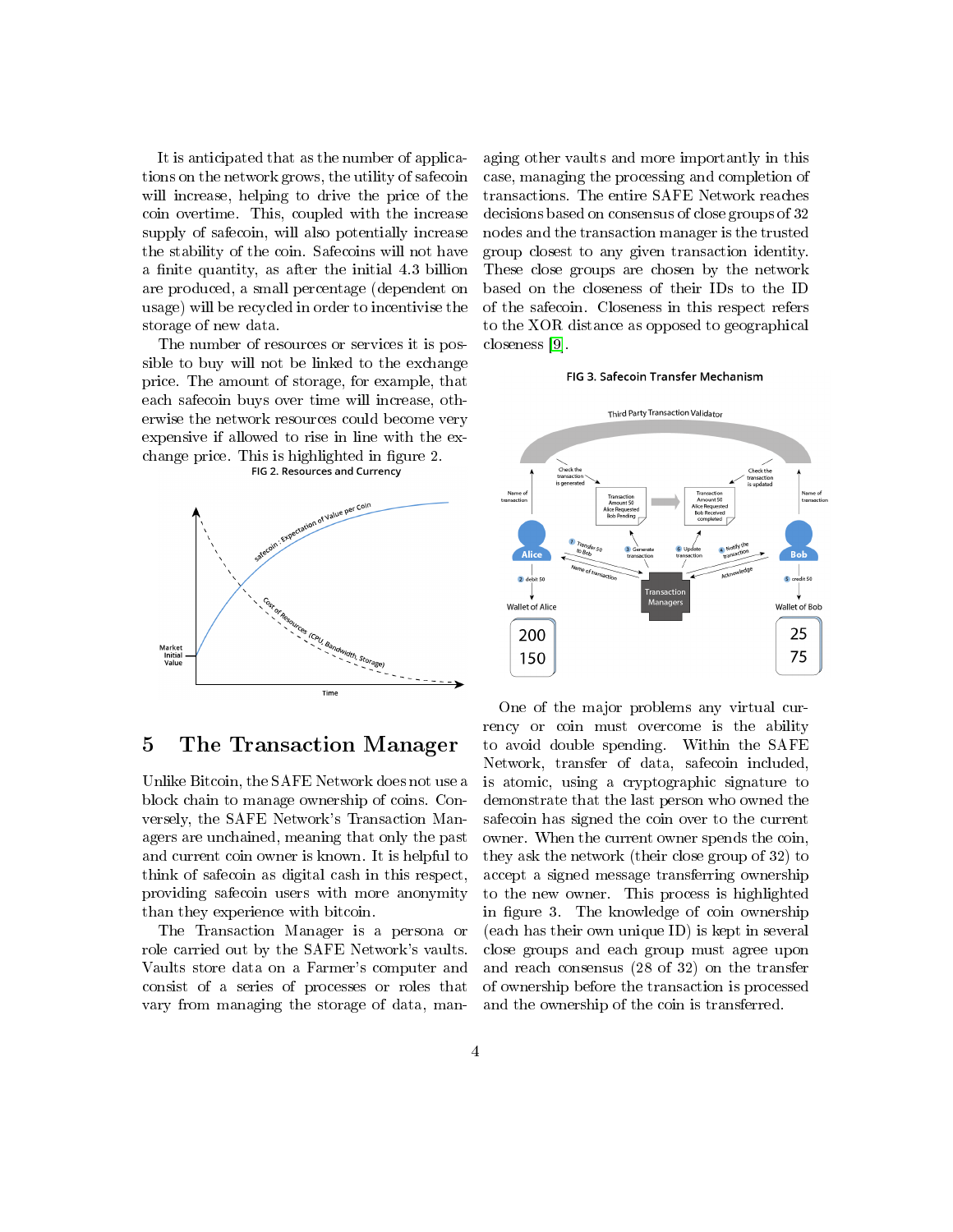### 6 Minting safecoin

The transaction model, described in Section 5, enables safecoin ownership to be transferred. However, it will be possible, after the SAFE Network is launched, to mint safecoin in a more physical and anonymous way.

Minting safecoin can be achieved by the network enabling the registration of a special transaction with the transaction managers, that facilitates transfer of the ownship of the coin to any user that acknowledges the transaction. The minting process effectively removes the requirement for the transaction validation step from the Transaction Manager. When Alice wants to mint safecoin, she sends a request to Transaction Managers with a special request to transfer the coin(s) to anyone. The Transaction Managers, once they have confirmed by consensus that Alice is the current owner, will then generate the transaction. Once Alice receives the transaction name from the network, she can store it on an external storage device, such as a usb drive, together with a special validation signature which has been used as a salt when generating the pre-vious sent request<sup>[1](#page-4-0)</sup>. This salt is used to prevent Transaction Managers themselves trying to acknowledge the transaction to steal the coin.

When Bob receives the minted safecoin and decides he would like to spend them, he reads the transaction name and the validation signature from the storage device and then sends an acknowledgement to the network. Once the Transaction Managers receive the acknowledgement, the pre-generated transaction will be updated, thus completing the transfer of ownership of that coin(s) from Alice to Bob.

The benefit of using safecoin in this way is a reduction in the complexity of the transaction by removing the acknowledgement procedure, making minted safecoin similar to a cash note. It also means that Alice, in this case, no longer needs to worry about keeping her private key safe as

the transaction has been pre generated. Minted safecoin is also more anonymous, eliminating the need to store safecoins only in a digital wallet that can be compromised should an adversory obtain access to a users SAFE Network credentials. However, there is risk that after the transfer transaction has been registered, if the owner loses the external storage device containing the safecoin(s), anyone will be able to claim ownership. However, this is no greater than the risk anyone undertakes when withdrawing cash from a bank, convenience comes at the price of security.

## 7 The Economics of Safecoin

Unlike many cryptocurrencies, whose creation is not backed by anything, the distribution of safecoin is backed by data. The generation of safecoin is entirely network led and they are only created as the network is used and data retrieved from network nodes. This activity is in contrast to currencies like bitcoin, whose coin distribution is arbitrarily set to 10 minute blocks. This means that if the SAFE Network is in great demand a large volume of safecoins will be created, while low demand will lead to minimal coins being generated. This demand generation cycle has a desirable affect in that it should ensure no over supply of safecoins, which may potentially lead to a unit price decrease. This is not to say that the price of safecoin will not be volatile, the comparatively small coin supply (Bitcoin's market capitalisation is currently \$5.2 billion, whereas the US Dollar has around \$17 trillion  $(M4$  definition - notes, coins and bank accounts) in circulation) of cryptocurrencies makes this inevitable. However, it may provide greater stability in the long term [\[11\]](#page-6-9).

In many respects, the underlying economics of safecoin can be directly compared to Cap and Trade Economics, a strategy utilised by governments in an attempt to limit the amount of greenhouse (GHG) emitted by private enterprises [\[16\]](#page-7-0). In the same way that the Cap and Trade system limits the overall emissions, en-

<span id="page-4-0"></span><sup>1</sup>A salt is random data that is used as an additional input to a one-way function that hashes a password or passphrase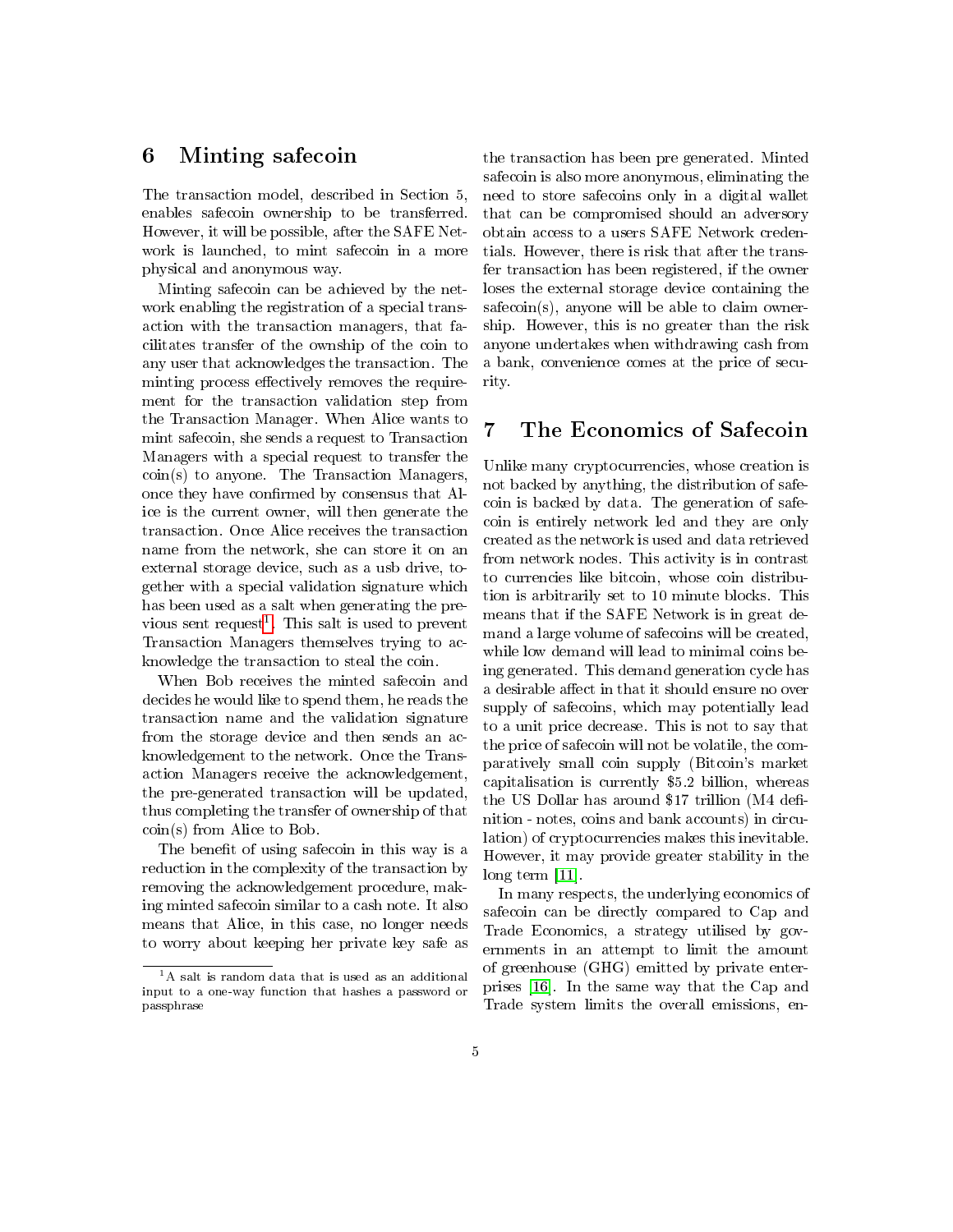abling companies to pay for releasing GHGs, the safecoin cap will be influenced by the network average resources, with safecoins being traded to reach the market price.

Furthermore, current supply of traditional FIAT currencies has become elastic, with central banks of many nations engaging in quantitative easing, effectively printing money to ensure greater supply. Unfortunately this can have many negative consequences as printing money does not solve the underlying economic problems and can potentially lead to increases in inflation [\[2\]](#page-6-10). These drawbacks have led some economists to start calling for a return to the gold standard, a situation where supply of money was linked to the supply of gold, known to be valuable and very difficult to counterfeit [\[18\]](#page-7-1).

With coin generation on the SAFE Network being directly linked to network use, the issuance of safecoins will be linked to supply and demand for data services. Data is valuable and is considered by some as becoming a commodity in its own right. The World Economic Forum has established data as an asset class [\[13\]](#page-6-11). The realisation of data having signicant monetary value is also born out by recent valuations in technology companies, many of whom are not sustainable [\[17\]](#page-7-2). Having a network generated digital currency inextricably linked to a valuable commodity, has the potential for a stable environment, one that as the money supply increases, has the potential to be more resistant to price fluctuations.

# 8 A Revenue Model for a New Internet

In addition to incentivising user behaviour, safecoin may also provide an alternative revenue source for the Internet, in the shape of micro payments. It is possible to implement safecoin without transaction costs (although these could be added to aid security<sup>[2](#page-5-0)</sup>) and high divisibility

(coins are valued at \$0.05 at the time of writing (Jan 2015) and have the potential to be divided up to 4.3 billion times) make them well suited to very low value transactions. Furthermore, the SAFE Networks ability to enable an unlimited number of transactions with confirmations at network speed equips it well for micro payments.

Micro payments are one of many ways to replace the current methods of funding today's centralised Internet, typically this is achieved through advertising. Large Internet companies, such as Google and Facebook, earn the vast majority of their revenue (91% and 89% respectively) by selling adverts at their users [\[15,](#page-6-12) [14\]](#page-6-13). This model has been criticised as it not only promotes increasing surveillance of user data, as advertisers require to know more and more about us, but also removes the rewards away from content creators [\[10\]](#page-6-14).

It would be technically feasible, using safecoin on the SAFE Network, to pay for films on a cost per frame basis, with the user only paying for what they watch. This amount would automatically be deducted from the viewers safecoin wallet as they watch. A similar model could also be utilised for music, or for bloggers, with individual articles paid for via a paywall or on a voluntary basis. The decision about how to structure payment for their work would reside with the copyright owner. The SAFE Network enables an optional watermarking feature that serves to inform the user the identity of the content creator, however, this should not be confused with a DRM mechanism.

## 9 Conclusion

There are several examples of advanced technologies that did not reach their full potential as their incentives were poorly aligned. Tokens or coins have been used in a wide vareity of settings, including decentralised computer networks, to mo-

<span id="page-5-0"></span> $2$ An adversory could process a large number of transaction requests to the network in an attempt to overload

it, the addition of a very small transaction fee may mitigate this risk.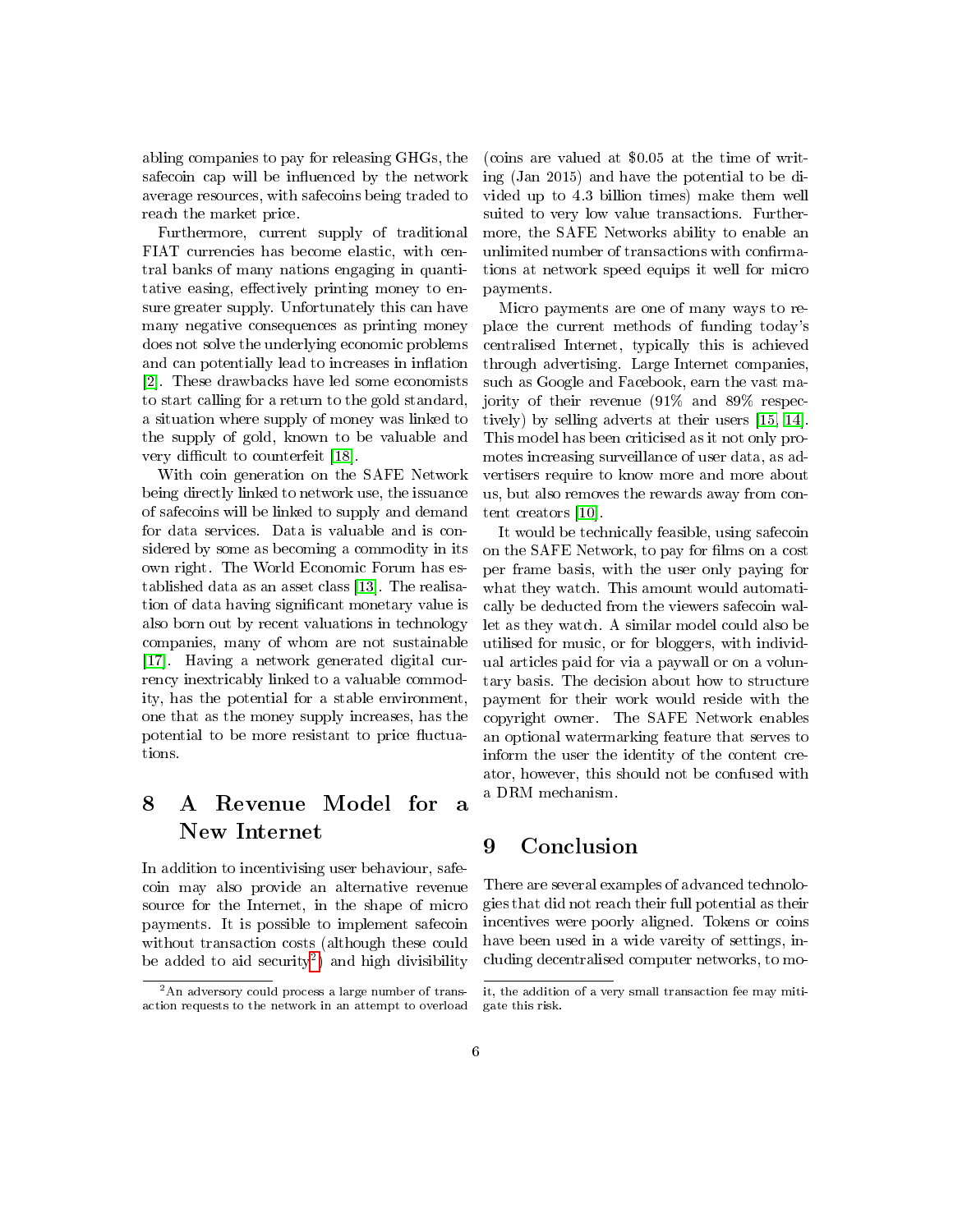tivate, influence and guide desired behaviour. Bitcoin in particular has shown that by properly aligning incentives, the health of the network is sufficiently increased as miners are compensated for providing their hashing power to the block chain.

It is anticipated that safecoin will provide suf ficient incentives to ensure the long term health of the SAFE Network, encouraging end users to provide their resource, while enticing both application and core developers to assist in the continued growth of the network. It is hoped that by tying together supply and demand for data services, the SAFE Network economy will retain a natural balancing mechanism that increases the reward for space as it is required and reduces the reward when it is not.

## Acknowledgment

Many thanks to the SAFE Network community, and in particular Yanick Vézina, for helping to proof read this paper.

- <span id="page-6-1"></span>[1] Crypto-currency market capitalizations. URL [https://coinmarketcap.com/all/.](https://coinmarketcap.com/all/)
- <span id="page-6-10"></span>[2] Ecr research web page, November 2014. URL [http://www.ecrresearch.](http://www.ecrresearch.com/world-economy/dangers-and-drawbacks-quantitative-easing) [com/world-economy/dangers-and](http://www.ecrresearch.com/world-economy/dangers-and-drawbacks-quantitative-easing)[drawbacks-quantitative-easing.](http://www.ecrresearch.com/world-economy/dangers-and-drawbacks-quantitative-easing)
- <span id="page-6-2"></span>[3] Tor metrics  $-$  relays and bridges in the network, November 2014. URL [https://metrics.torproject.org/](https://metrics.torproject.org/networksize.html) [networksize.html.](https://metrics.torproject.org/networksize.html)
- <span id="page-6-3"></span>[4] Tor metrics — direct users by country, November 2014. URL [https:](https://metrics.torproject.org/userstats-relay-country.html) [//metrics.torproject.org/userstats](https://metrics.torproject.org/userstats-relay-country.html)[relay-country.html.](https://metrics.torproject.org/userstats-relay-country.html)
- <span id="page-6-4"></span>[5] Tor incentives roundup, November 2014. URL [https://blog.torproject.](https://blog.torproject.org/blog/tor-incentives-research-roundup-goldstar-par-braids-lira-tears-and-torcoin) [org/blog/tor-incentives-research](https://blog.torproject.org/blog/tor-incentives-research-roundup-goldstar-par-braids-lira-tears-and-torcoin)[roundup-goldstar-par-braids-lira](https://blog.torproject.org/blog/tor-incentives-research-roundup-goldstar-par-braids-lira-tears-and-torcoin)[tears-and-torcoin.](https://blog.torproject.org/blog/tor-incentives-research-roundup-goldstar-par-braids-lira-tears-and-torcoin)
- <span id="page-6-5"></span>[6] Maidsafe wikipedia, November 2014. URL [http://en.wikipedia.org/wiki/](http://en.wikipedia.org/wiki/MaidSafe) [MaidSafe.](http://en.wikipedia.org/wiki/MaidSafe)
- <span id="page-6-6"></span>[7] Bounty source web page, November 2014. URL [https://www.bountysource.com/.](https://www.bountysource.com/)
- <span id="page-6-7"></span>[8] Bountify web page, November 2014. URL [https://bountify.co/.](https://bountify.co/)
- <span id="page-6-8"></span>[9] Kademlia wikipedia page, January 2015. URL [http://en.wikipedia.org/wiki/](http://en.wikipedia.org/wiki/Kademlia) [Kademlia.](http://en.wikipedia.org/wiki/Kademlia)
- <span id="page-6-14"></span>[10] The Atlantic. The internet's original sin, November 2014. URL [http:](http://www.theatlantic.com/technology/archive/2014/08/advertising-is-the-internets-original-sin/376041/) [//www.theatlantic.com/technology/](http://www.theatlantic.com/technology/archive/2014/08/advertising-is-the-internets-original-sin/376041/) [archive/2014/08/advertising-is-the](http://www.theatlantic.com/technology/archive/2014/08/advertising-is-the-internets-original-sin/376041/)[internets-original-sin/376041/.](http://www.theatlantic.com/technology/archive/2014/08/advertising-is-the-internets-original-sin/376041/)
- <span id="page-6-9"></span>[11] John Aziz. Does the federal reserve really control the money supply?, December 2014. URL [http://theweek.](http://theweek.com/article/index/244899/does-the-federal-reserve-really-control-the-money-supply) [com/article/index/244899/does-the](http://theweek.com/article/index/244899/does-the-federal-reserve-really-control-the-money-supply)[federal-reserve-really-control-the](http://theweek.com/article/index/244899/does-the-federal-reserve-really-control-the-money-supply)[money-supply.](http://theweek.com/article/index/244899/does-the-federal-reserve-really-control-the-money-supply)
- <span id="page-6-0"></span>[12] Anjali Barretto Christopher Doll, T. F. McLaughlin. The token economy: A recent review and evaluation, July 2013. URL [http://www.insikapub.com/](http://www.insikapub.com/Vol-02/No-01/12IJBAS(2)(1).pdf) [Vol-02/No-01/12IJBAS\(2\)\(1\).pdf.](http://www.insikapub.com/Vol-02/No-01/12IJBAS(2)(1).pdf)
- <span id="page-6-11"></span>[13] World Economic Forum. Personal data: The emergence of a new asset class, November 2014. URL [http://www3.weforum.org/docs/WEF\\_](http://www3.weforum.org/docs/WEF_ITTC_PersonalDataNewAsset_Report_2011.pdf) [ITTC\\_PersonalDataNewAsset\\_Report\\_](http://www3.weforum.org/docs/WEF_ITTC_PersonalDataNewAsset_Report_2011.pdf) [2011.pdf.](http://www3.weforum.org/docs/WEF_ITTC_PersonalDataNewAsset_Report_2011.pdf)
- <span id="page-6-13"></span>[14] Facebook Inc. Facebook reports fourth quarter and full year 2013 results, November 2014. URL [http://investor.fb.com/](http://investor.fb.com/releasedetail.cfm?ReleaseID=821954) [releasedetail.cfm?ReleaseID=821954.](http://investor.fb.com/releasedetail.cfm?ReleaseID=821954)
- <span id="page-6-12"></span>[15] Google Inc. 2013 financial tables, November 2014. URL [https://investor.google.](https://investor.google.com/financial/2013/tables.html) [com/financial/2013/tables.html.](https://investor.google.com/financial/2013/tables.html)